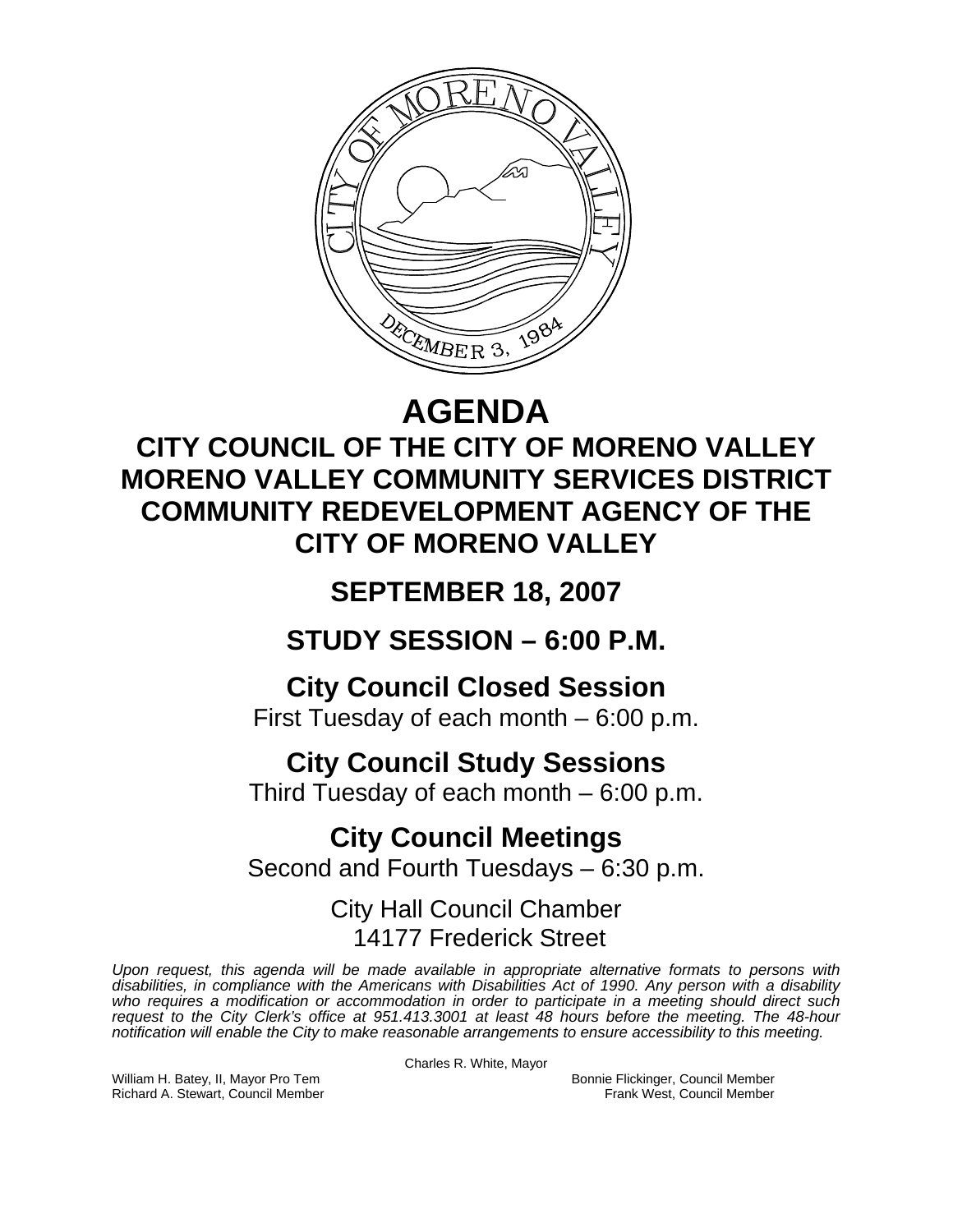#### **AGENDA MORENO VALLEY CITY COUNCIL MORENO VALLEY COMMUNITY SERVICES DISTRICT COMMUNITY REDEVELOPMENT AGENCY OF THE CITY OF MORENO VALLEY STUDY SESSION - 6:00 P.M. SEPTEMBER 18, 2007**

- **CALL TO ORDER**
- **PLEDGE OF ALLEGIANCE**
- **INVOCATION**
- **ROLL CALL**
- **INTRODUCTIONS**

### • **PUBLIC COMMENTS ON MATTERS UNDER THE JURISDICTION OF THE CITY COUNCIL**

There is a three-minute time limit per person. Please complete and submit a BLUE speaker slip to the City Clerk. All remarks and questions shall be addressed to the presiding officer or to the City Council and not to any individual Council Member, staff member or other person.

- 1. Update on the Perris Valley Pipeline Construction and Cactus Extension, with PowerPoint Presentation (**EMWD/MWD/25 Min.**)
- 2. Police Staffing Levels (**PD/10 Min.**)
- 3. City Employee Wellness Program (**DCM/10 Min.)**
- 4. Residential Housing Paint Colors (**White/Stewart/10 Min.**
- 5. City Council Requests and Communications

(Times shown are only estimates for staff presentation. Items may be deferred by Council if time does not permit full review.)

**❖** Oral Presentation only – No written material provided